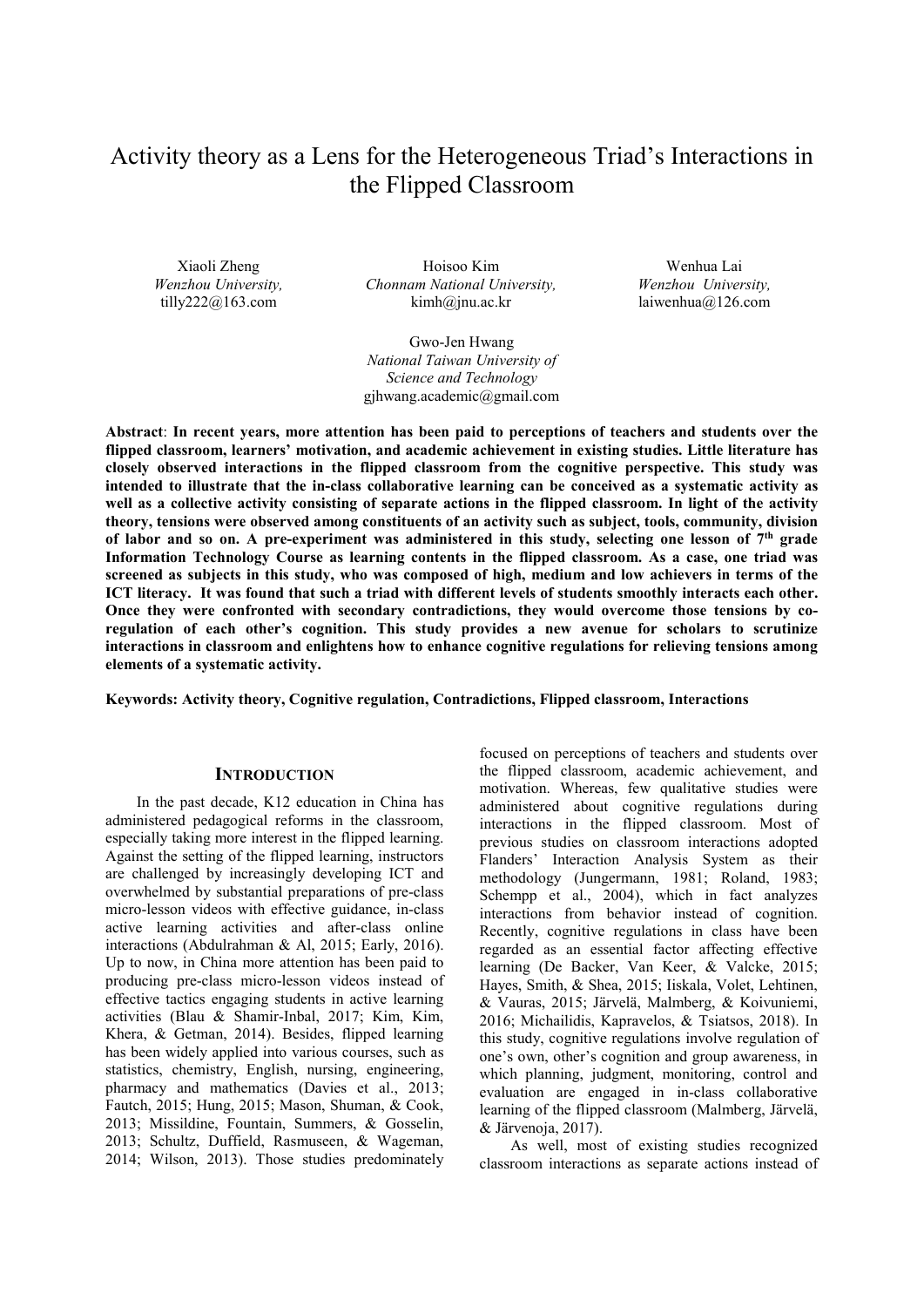as a systematic activity (Duschl & Osborne, 2002; Jiménez-Aleixandre, 2008; Manz, 2014). Recently though classroom interaction as a systematic activity has been attended by scholars, it has not been studied much yet (Lazarou, Sutherland, & Erduran, 2016). Hence, this study takes more interested in cognitive regulations as a systematic activity in the flipped classroom. It aims to examine contradictions among components of an activity during cognitive regulations. In light of Bergmann and Sams' instructional design principles on in-class active activities like inquiry learning, problem-based learning and peer collaboration (Danker, 2015), this study draws upon peer collaboration as an in-class active learning activity. To know about the contradictions or tensions in classroom interaction, this study picks up one heterogeneous triad as samples to explore two questions as following:

1) What kind of cognitive regulations occur in the observed triad?

2) What kind of contradictions come out during cognitive regulation?

# **LITERATURE REVIEW**

#### **Flipped classroom**

Compared to the traditional classroom, the flipped classroom reverses the knowledge delivery sequence in which the basic knowledge is transferred outside the classroom, higher-order thinking is reinforced by means of peer-to-peer and peer-toteacher interactions in class (Hwang & Lai, 2017). In class, active learning activities are enhanced like problem-based learning, project-based learning, inquiry learning, collaborative learning and etc. to improve students' engagement and develop their critical thinking skills (Bergmann & Sams, 2014, 2015). In the flipped classroom, interactions play an important role in facilitating higher-order thinking among students, teacher and media (Sun, Xie, & Anderman, 2018).

### **Cognitive regulation in collaborative learning**

Järvelä and Hadwin (2013) examined the role of regulatory processes in collaborative learning and introduced three types of cognitive regulation helpful for successful collaboration, i.e. self-regulation, coregulation and socially shared regulation. Selfregulation refers to as regulation of one' own cognition, co-regulation as regulation of each other's cognition, and socially shared regulation as regulation of cognition about collective activity or task steering the task progress. In addition, from the perspective of cognition, Iiskala et al. (2011, 2015) claimed that the socially shared metacognitive regulation assumes an important role in collaborative learning. Socially shared metacognitive regulation refers to participants' goal-directed, consensual and complementary regulation of joint cognitive processes in the collaborative learning context (Iiskala, Vauras, & Lehtinen, 2004; Iiskala, Vauras, Lehtinen, & Salonen, 2011; Iiskala, Volet, Lehtinen, & Vauras, 2015). Meanwhile, Levine (2018) also reviewed the role of socially-shared cognition in small groups during problem-solving and decision-making, in which regulation of cognition is involved. Seen from the previous research, it was found that cognitive regulation can be conceived as an important role mediating effectiveness of collaborative learning. In this study, cognitive regulation is classified into selfregulation, co-regulation and socially shared regulation.

# **The cultural-historical activity theory (CHAT)**

The cultural-historical activity theory(CHAT) (Engestrӧm, 1987) emphasizes internal tensions and contradictions within and among components of a human activity which result in transitions and transformation of knowledge (Koszalka & Wu, 2004). The basic activity (Engeström, 1987) is composed of elements such as subject, object, tools, rules, community, division of labor and outcome. See Figure 1.



Figure 1. The basic frame of an activity system

The object is the motive and driving force of an activity. The subject is individual or group. Rules refer to norms and conventions ensuring shared<br>responsibility and cooperation between the responsibility and cooperation between the participants. The division of labor is regarded as organization of processes related to the goal. The community functions as a social group and mediates the interaction between the subject and the rules or the division of labor or the object. The outcome is the intended goals of the activity (Barab, Evans, & Baek, 2004). Generally, an activity system has four levels of contradictions. Primary contradiction exists within each node as Figure 1. Secondary contradiction arises between the constituent nodes. Tertiary contradiction occurs between the object/motive of the current activity and the object/motive of a culturally more advanced activity. Quaternary contradiction comes up between the current activity and adjacent activities from each node (Barab, Evans, & Baek, 2004). In this study, primary contradictions and secondary contradictions are underlined to observe one triad's interactions during collaboration.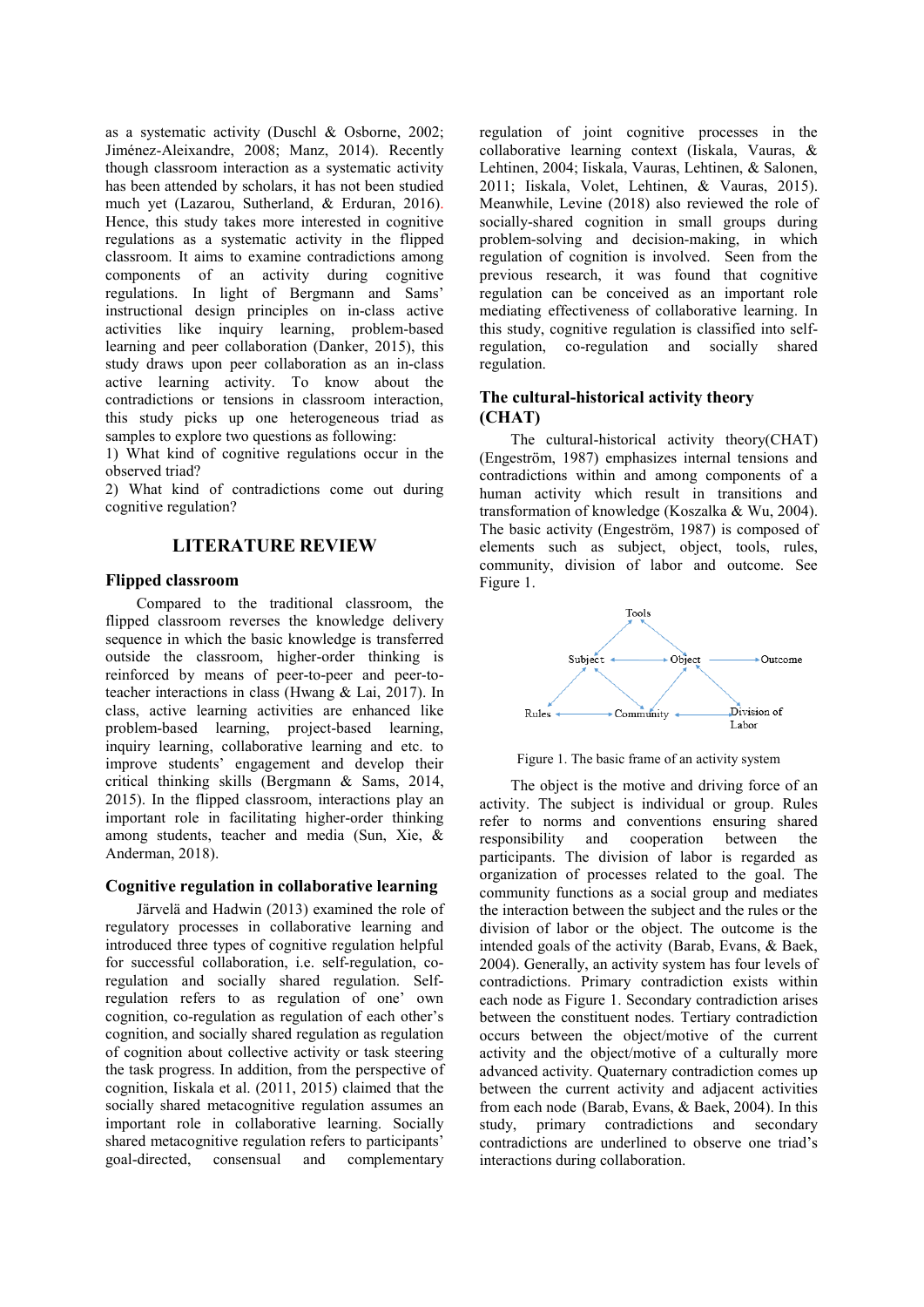# **METHODOLOGY**

### **Participants**

Although in a middle school 56 seventh grade students as participants took the ICT class in the form of flipped learning, in this study only one heterogeneous triad as a case were closely observed based on their dialogue threads by recording their collaborative learning processes. Such a triad consisted of high, medium and low achievers with regard to their ICT scores last semester.

# **Procedures for administering the flipped classroom**

On the day before class, participants were asked for learning the micro-lesson video about how to make a colorful ring and elaborating a knowledge map about contents involved in the micro-lesson video. The micro-lesson video lasted for about 6 minutes. In class, participants were divided into triads to develop a cover of DVD hand in hand under the guidance of collaboration script. Before working on the task, the instructor concisely illustrated the task requirements and showed a simple worked example to students, which took about 5 minutes. Students spent about 35 minutes working on the cover of a disc including their discussion.

## **Learning materials**

In this study, a micro-lesson video as Figure 2 for pre-class learning was developed about how to make a colorful ring. It mainly introduced such tools as ruler, angle interface blending options and layer style during designing a colorful ring. In class, an example was presented in the PPT for DVD's pro and con covers.



Figure 2. Micro-lesson video content

A collaboration script was provided for triads involving how to determine the topic of the DVD's cover, how to prepare the required technology for the DVD's cover and how to comment on their e-work.

# **An analytic schema for the student-centered flipped classroom activity**

As a systematic activity, the flipped classroom is composed of elements as Figure 3 (Lazarou, Sutherland, & Erduran, 2016).



Figure 3. The student-centered flipped classroom activity

In the flipped classroom, the primary<br>radictions refer to tensions within each  $contradictions$  refer to tensions component of an activity. The secondary contradictions involve tensions between subject, rules, tools, community, etc. This study focuses the firstlevel contradiction on students as the subject, i.e., students' attitude towards collaborative learning and students' prior knowledge and skills. Second-level contradictions were tensions mainly between the subject and division of labor or tools or community. Here tensions mainly focus on appropriateness of labor division in a group, timeliness of teacher's mentorship and partners' help, abundance of learning tools or materials.

## **A coding scheme for the triad's interactions**

In light of the AT analysis method (Lazarou, Sutherland, & Erduran, 2016) and the coding scheme for cognitive regulation in collaborative learning (Järvelä & Hadwin, 2013), the following coding scheme was developed as Table 1, which was checked by three experts. As well, the coding scheme was seen in Table 2 for judgment whether the cognitive regulation facilitates or inhibits the group progress (Iiskala, Vauras, Lehtinen, & Salonen, 2011).

Table 1. The coding scheme for the triad's interactions from AT perspective

| <b>Types of</b><br>cognitive<br>regulation | Self-<br>regulate<br>d<br>cognitio                 | $Co-$<br>regulate<br>d<br>cognitio                     | <b>Shared</b><br>regulati<br>on of<br>cognitio         |
|--------------------------------------------|----------------------------------------------------|--------------------------------------------------------|--------------------------------------------------------|
|                                            | n<br>(1 <sup>st</sup> level)<br>contradi<br>ction) | n<br>(2 <sup>nd</sup> )<br>level<br>contradi<br>ction) | n<br>(2 <sup>nd</sup> )<br>level<br>contradi<br>ction) |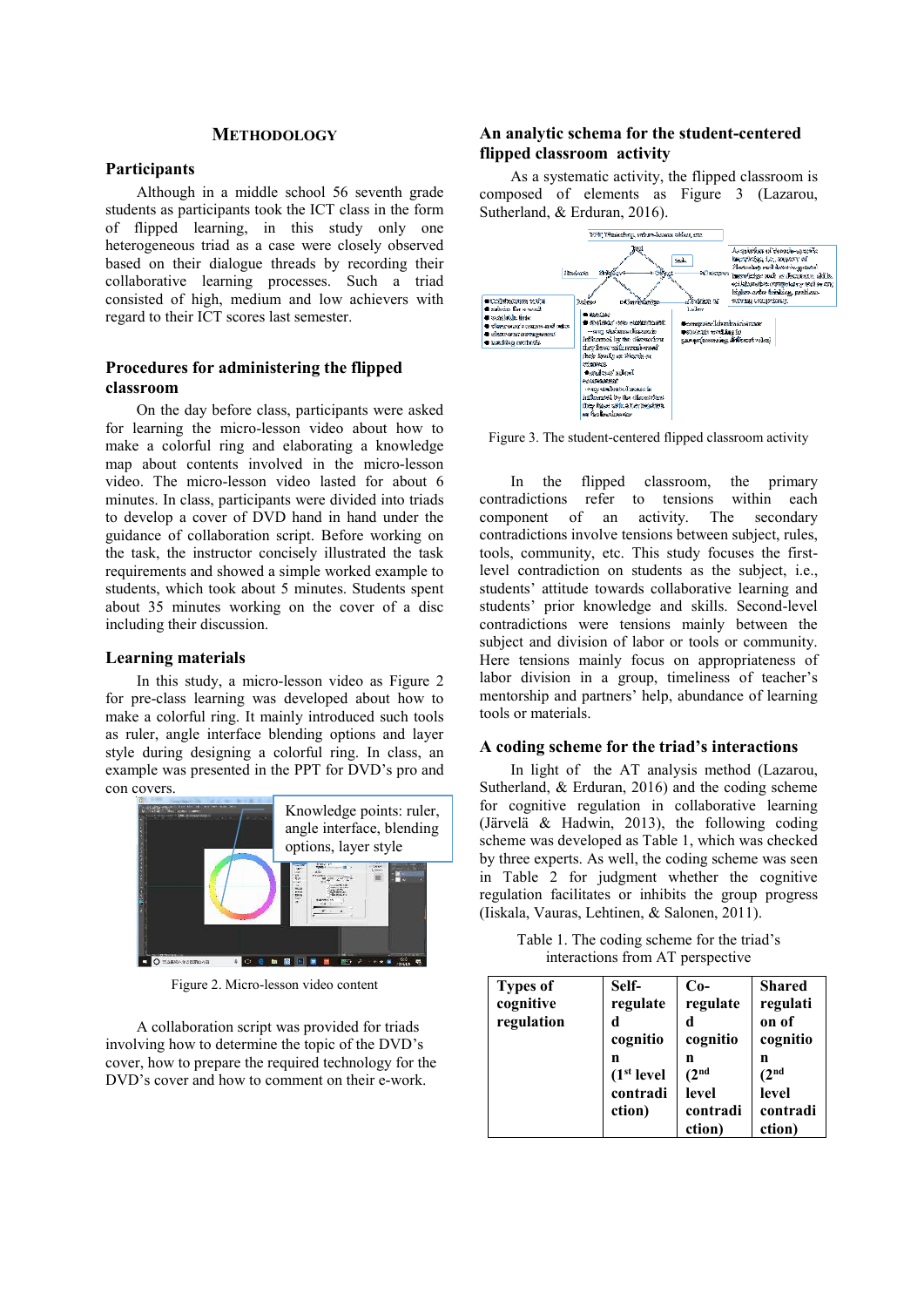| What<br>$\mathbf{S}^{\dagger}$<br>regul<br>ated? | $\bullet$ Task<br>knowl<br>edge<br>$\bullet$ Strat<br>egy<br>knowl<br>edge<br>and<br>use<br>$\bullet$ Goal<br>s and<br>plans | $\bullet$ My<br>task<br>percepti<br>ons<br>$\bullet$ My<br>strategy<br>knowled<br>ge and<br>use.<br>$\bullet$ My<br>goals<br>and<br>standard<br>s for this<br>task.<br>$\bullet$ My | $\bullet$ Each<br>other's<br>task<br>percepti<br>ons<br>$\bullet$ Each<br>other's<br>strategy<br>knowled<br>ge and<br>use.<br>$\bullet$ Each<br>other's<br>goals<br>and<br>standard<br>s for this | $\bullet$ Our<br>negotiati<br>on of<br>common<br>task<br>percepti<br>ons<br>$\bullet$ Our<br>use of<br>team<br>processe<br>s and<br>strategie<br>s for<br>succeedi<br>ng with<br>this task.<br>$\bullet$ Strateg<br>y<br>knowled<br>ge we | <b>Examples</b> | "This<br>task is<br>really<br>worked<br>by three<br>idiots."<br>(task<br>percepti<br>ons)<br>"A little<br>bigger,<br>this task | "Here is<br>the ruler.<br>" (facilit<br>ating<br>task<br>progress<br>$\lambda$<br>"Aha,<br>don't<br>interrupt<br>me and I<br>have my                                                                                                                                                                                                                                                                                                                                                                                                                 | to this<br>task.<br>$\bullet$ Percept<br>ions $\&$<br>evaluatio<br>ns of our<br>collectiv<br>e<br>progress.<br>Student<br>A puts<br>forward<br>an<br>opinion,<br>student<br><b>B</b> gives<br>an<br>alternati<br>ve<br>opinion.<br>Student |
|--------------------------------------------------|------------------------------------------------------------------------------------------------------------------------------|-------------------------------------------------------------------------------------------------------------------------------------------------------------------------------------|---------------------------------------------------------------------------------------------------------------------------------------------------------------------------------------------------|-------------------------------------------------------------------------------------------------------------------------------------------------------------------------------------------------------------------------------------------|-----------------|--------------------------------------------------------------------------------------------------------------------------------|------------------------------------------------------------------------------------------------------------------------------------------------------------------------------------------------------------------------------------------------------------------------------------------------------------------------------------------------------------------------------------------------------------------------------------------------------------------------------------------------------------------------------------------------------|--------------------------------------------------------------------------------------------------------------------------------------------------------------------------------------------------------------------------------------------|
|                                                  |                                                                                                                              | plans for<br>working<br>together.                                                                                                                                                   | task.<br>$\bullet$ Each<br>other's<br>plans for<br>this task.                                                                                                                                     | create<br>together.<br>$\bullet$ Shared<br>goals<br>and<br>alignme<br>nt of<br>individu<br>al task<br>percepti<br>ons and<br>goals.                                                                                                       |                 | is to<br>make a<br>ring."<br>(inappro<br>priate<br>task<br>goals)<br>Tm<br>very<br>poor in<br>PS., let<br>you do<br>$it.$ "    | own<br>ideas."<br>(each<br>other's<br>percepti<br>ons of<br>the task)<br>"Let him<br>continue<br>this."<br>(Awaren<br>ess of<br>other's                                                                                                                                                                                                                                                                                                                                                                                                              | $\mathbf C$<br>supports<br>A and<br>explains<br>reasons.<br>After<br>that the<br>discussio<br>n is<br>continue<br>d.<br>An<br>effective                                                                                                    |
|                                                  | $\bullet$ Moti<br>vation<br>and<br>emoti<br>ons                                                                              | $\bullet$ My<br>engagem<br>ent and<br>positive/<br>negative<br>emotion<br>al<br>feelings.                                                                                           | $\bullet$ Aware<br>ness of<br>other's<br>engagem<br>ent and<br>positive/<br>negative<br>feelings<br>in this<br>task.                                                                              | $\bullet$ Aware<br>ness of<br>our<br>engagem<br>ent and<br>positive/<br>negative<br>feelings<br>in this<br>task.                                                                                                                          |                 | (negativ<br>e<br>engagem<br>ent)<br>"Pressin<br>$g$ Ctrl +<br>$Alt + Z$<br>is too<br>boring."<br>(negativ<br>e                 | engagem<br>ent,<br>hinderin<br>$\mathbf{g}% _{T}=\mathbf{g}_{T}=\mathbf{g}_{T}=\mathbf{g}_{T}=\mathbf{g}_{T}=\mathbf{g}_{T}=\mathbf{g}_{T}=\mathbf{g}_{T}=\mathbf{g}_{T}=\mathbf{g}_{T}=\mathbf{g}_{T}=\mathbf{g}_{T}=\mathbf{g}_{T}=\mathbf{g}_{T}=\mathbf{g}_{T}=\mathbf{g}_{T}=\mathbf{g}_{T}=\mathbf{g}_{T}=\mathbf{g}_{T}=\mathbf{g}_{T}=\mathbf{g}_{T}=\mathbf{g}_{T}=\mathbf{g}_{T}=\mathbf{g}_{T}=\mathbf{g}_{T}=\mathbf{g}_{T}=\mathbf{g}_{T}=\math$<br>$\text{contribute}$<br>ions to<br>the task)<br>"We<br>wonder<br>whether<br>we split | method<br>by<br>discussio<br>n is<br>agreed<br>on and<br>immedia<br>tely<br>impleme<br>nted.<br>(strateg                                                                                                                                   |
|                                                  | $\bullet$ Self-<br>know<br>ledge                                                                                             | $\bullet$ My<br>goal<br>progress<br>evaluatio<br>ns.                                                                                                                                | $\bullet$ Goal<br>progress<br>evaluatio<br>ns of<br>each<br>other.                                                                                                                                | $\bullet$ Negoti<br>ated<br>evaluatio<br>ns of<br>goal<br>progress.<br>$\bullet$ Knowl<br>edge this<br>group's<br>strengths<br>$\&$<br>weaknes<br>ses with<br>respect                                                                     |                 | feelings<br>in<br>working<br>on the<br>task)                                                                                   | that<br>image<br>just<br>now."<br>(for help)<br>from the<br>teacher,<br>each<br>other's<br>strategy<br>knowled<br>ge and<br>use)                                                                                                                                                                                                                                                                                                                                                                                                                     | y<br>knowled<br>ge we<br>create<br>together)<br>"That's<br>ok! It's<br>too<br>perfect."<br>(shared<br>feelings<br>of goal<br>progress                                                                                                      |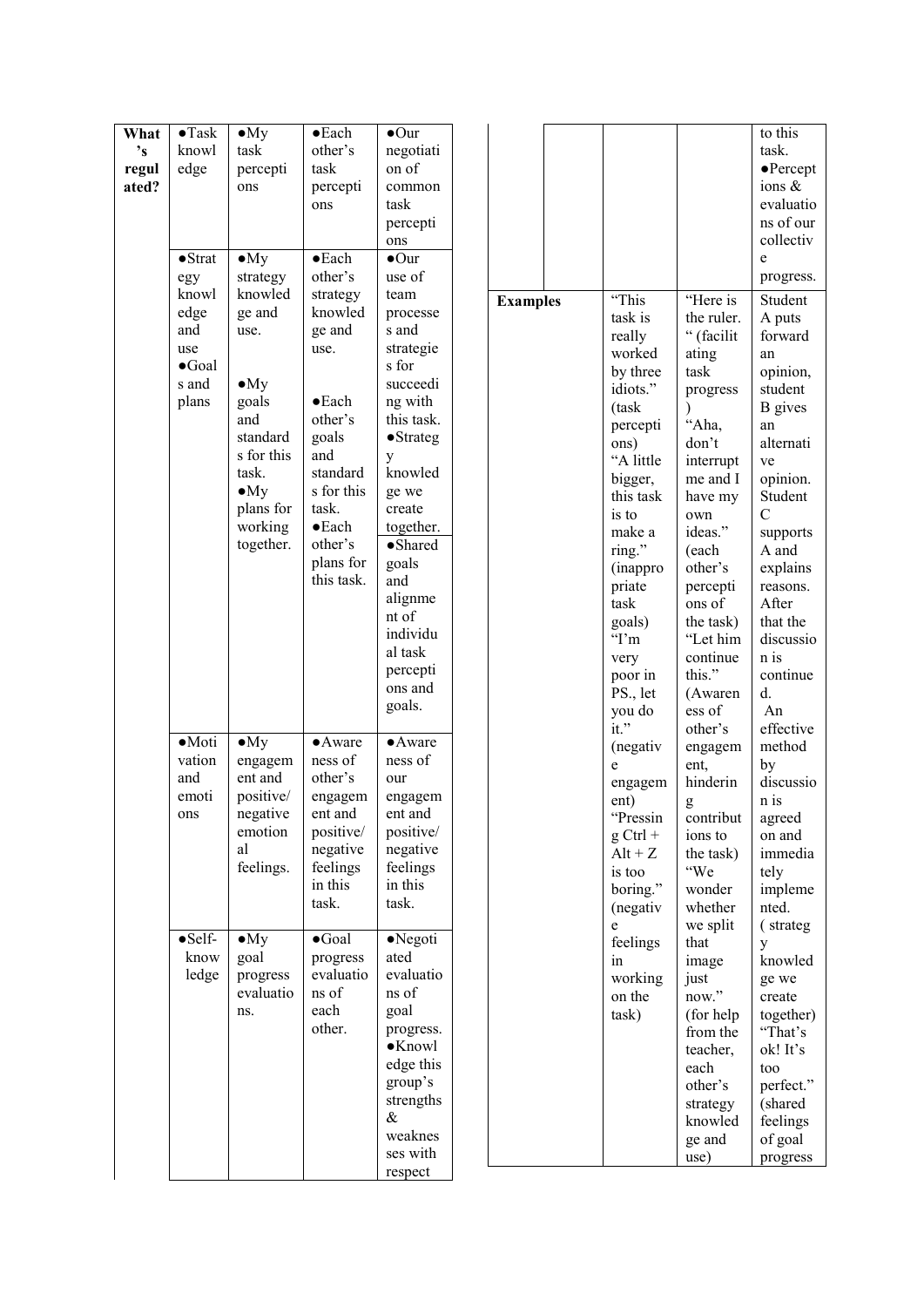| Table 2. Functions of cognitive regulation over the |  |
|-----------------------------------------------------|--|
| group progress                                      |  |

| functi  | Sub-            | descriptio  | explanat | examples               |
|---------|-----------------|-------------|----------|------------------------|
| ons     | functi          | n           | ion      |                        |
|         | ons             |             |          |                        |
| facilit |                 | When the    |          |                        |
|         |                 |             |          |                        |
| ate     |                 | cognitive   |          |                        |
|         |                 | regulation  |          |                        |
|         |                 | occurs,     |          |                        |
|         |                 | the         |          |                        |
|         |                 | activity is |          |                        |
|         |                 | deeply      |          |                        |
|         |                 | proceeded   |          |                        |
|         |                 | in the      |          |                        |
|         |                 | previous    |          |                        |
|         |                 | direction.  |          |                        |
|         | $\bullet$ activ | Coincidin   | Triads   | Student                |
|         | ate             | g with the  | analyze  | B : "No,               |
|         |                 | previous    | problem  | no,                    |
|         |                 | direction,  | s in     | no. we                 |
|         |                 | a new       | front of | can do like            |
|         |                 | factor is   | the      | this, delet            |
|         |                 | activated.  | comput   | ing the                |
|         |                 |             | er and   | middle                 |
|         |                 |             | formula  | block"                 |
|         |                 |             | tes a    | Student                |
|         |                 |             | problem  | A : "Let's             |
|         |                 |             | model.   | do like                |
|         |                 |             |          | this"                  |
|         |                 |             |          | (doing in              |
|         |                 |             |          | person).               |
|         |                 |             |          | Student                |
|         |                 |             |          | $C : (Go \t{on}$       |
|         |                 |             |          | regulating             |
|         |                 |             |          | the e-                 |
|         |                 |             |          | work).                 |
|         |                 |             |          | (activate)             |
|         | $\bullet$ confi | Recogniz    | Triads   | Student B:             |
|         | rm              | e that the  | examine  | $\mathbf{H}^{\bullet}$ |
|         |                 | proceedin   | whether  | remember               |
|         |                 |             | the      | here can it            |
|         |                 | direction   | proceed  | be                     |
|         |                 | is right.   | ing      | realized",             |
|         |                 |             | method   | (demonstra             |
|         |                 |             | is       | ting)                  |
|         |                 |             |          |                        |

|         |                |                | appropri<br>ate. | (confirm)                      |
|---------|----------------|----------------|------------------|--------------------------------|
| inhibit |                | When the       |                  |                                |
|         |                | cognitive      |                  |                                |
|         |                | regulation     |                  |                                |
|         |                | occurs,<br>t   |                  |                                |
|         |                | he             |                  |                                |
|         |                | proceedin      |                  |                                |
|         |                | g              |                  |                                |
|         |                | direction      |                  |                                |
|         |                | is             |                  |                                |
|         |                | suspende<br>d. |                  |                                |
|         | $\bullet$ slow | Slow           | Triads           | Student A:                     |
|         |                | down the       | question         | $\mathfrak{c}$                 |
|         |                | previous       | each             | remember                       |
|         |                | progress       | other            | here is the                    |
|         |                |                | about            | tool and                       |
|         |                |                | what             | why here it                    |
|         |                |                | was              | isn't."                        |
|         |                |                | done             | (slow)                         |
|         |                |                | and go           |                                |
|         |                |                | on               |                                |
|         |                |                | solving<br>the   |                                |
|         |                |                | problem          |                                |
|         |                |                | doubtful         |                                |
|         |                |                | ly.              |                                |
|         | $\bullet$ chan | Change         | Triads           | Student B:                     |
|         | ge             | the            | disappr          | "Mr., if it                    |
|         |                | proceedin      | ove the          | is                             |
|         |                | g              | previou          | subtracted                     |
|         |                | direction      | S                | from the                       |
|         |                |                | solution         | selected                       |
|         |                |                | and<br>continu   | zone, our<br>operation         |
|         |                |                | e the            | takes no                       |
|         |                |                | task             | effect."                       |
|         |                |                | with             | Teacher:                       |
|         |                |                | alternati        | "Now you                       |
|         |                |                | ve               | don't need                     |
|         |                |                | approac          | to subtract                    |
|         |                |                | hes.             | from the                       |
|         |                |                |                  | selected                       |
|         |                |                |                  | zone, you                      |
|         |                |                |                  | can<br>drawing a               |
|         |                |                |                  | circle                         |
|         |                |                |                  | again."                        |
|         |                |                |                  | (change)                       |
|         | $\bullet$ stop | Stop the       | Triads           | $\overline{\text{Student}}$ A: |
|         |                | proceedin      | agree on         | "Here is                       |
|         |                | g              | finishin         | bevel and                      |
|         |                | direction      | g the            | emboss."                       |
|         |                | but a          | proceed          | "Don't be                      |
|         |                | new            | ing              | too big,                       |
|         |                | direction      | work,            | please"                        |
|         |                | does not       | but they         | "That's                        |
|         |                | arise yet.     | do not           | ok." (stop)                    |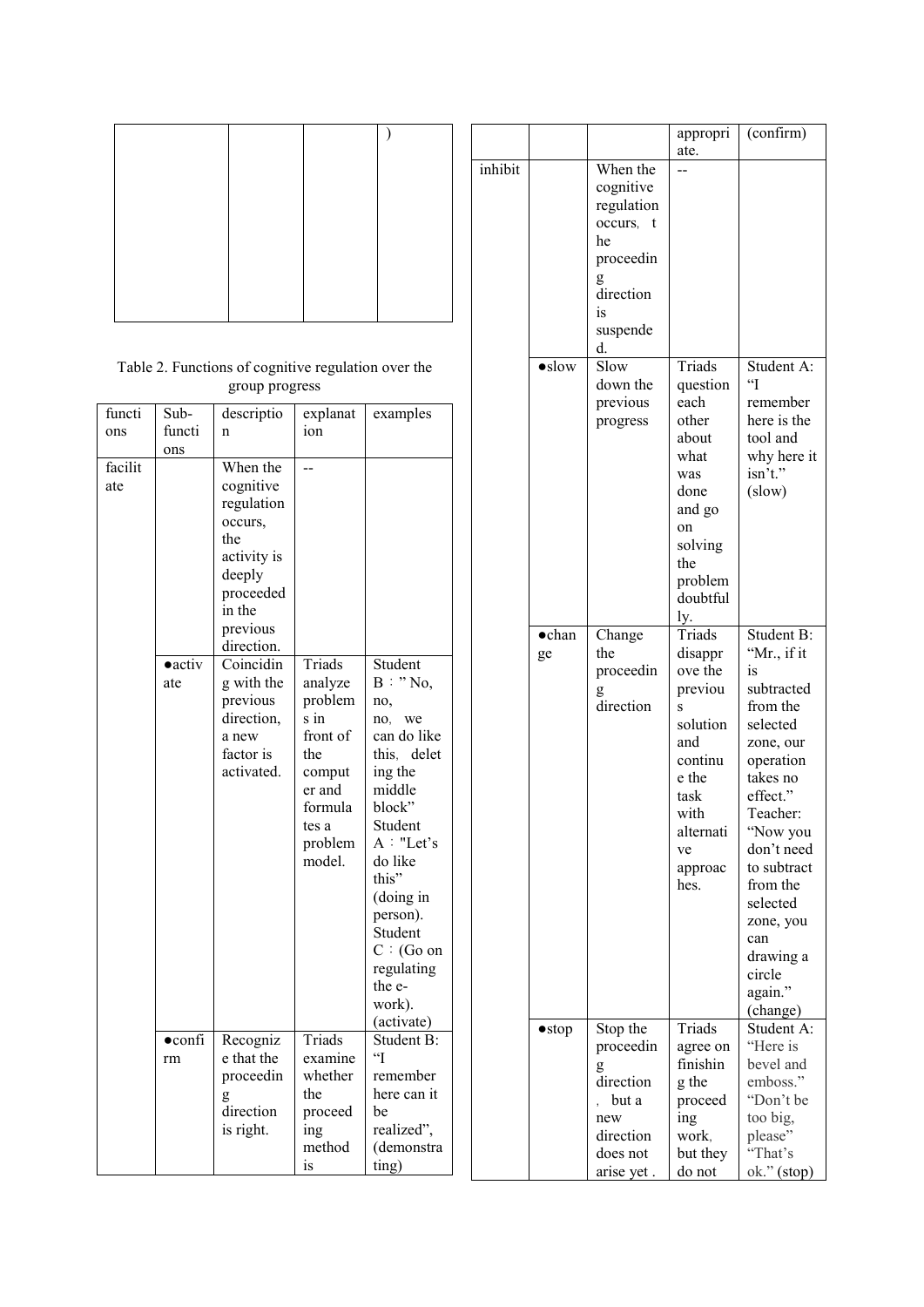|  | come up<br>with a  |  |
|--|--------------------|--|
|  | new                |  |
|  |                    |  |
|  | approac<br>h to it |  |
|  | vet.               |  |

# **RESULTS**

This study especially transcribed the heterogeneous triad's interactions into texts including dialogues, behaviors and emotional expressions. After that, functions of cognitive regulation and contradictions between elements of an activity were analyzed by two trained coders, whose Kappa's coefficient was .78, based on the analytic frame for the student-centered flipped classroom activity as Figure 3 and coding schemes for in-class cognitive regulation as Tables 1 and 2.

# **Contradictions between the subject and the division of labor**

From the activity-theoretical perspective, each member of the heterogeneous triad was looked upon as the subject of the student-centered flipped classroom activity, peer as the division of labor. The recorded video about interactions of such a triad was transcribed into 242 moves, in which 30% threads were recognized as self-regulation of cognition, 30% threads as co-regulation of cognition and 33% threads as shared regulation of cognition. The excerpt was illustrated in Table 3.

Table 3. An excerpt for interactions between the subject and the division of labor

| Particip<br>ants | Dialog<br>& | Regulat<br>ion of | Functi<br>ons | Contradi<br>ction |
|------------------|-------------|-------------------|---------------|-------------------|
|                  | behavi      | cognitio          |               | level             |
|                  | or          | n                 |               |                   |
| $A: high-$       | B: "It's    | Shared            | Facilit       | no                |
| achiever         | time to     | regulati          | ate-          |                   |
| B:               | new a       | on                | activat       |                   |
| medium-          | layer."     | (percept)         | e             |                   |
| achiever         |             | ions of           |               |                   |
| $C:$ low-        |             | team              |               |                   |
| achiever         |             | progress          |               |                   |
|                  |             |                   |               |                   |
|                  | A: "800     | Self-             | Facilit       | no                |
|                  | pixels      | regulati          | ate-          |                   |
|                  | multipl     | on                | activat       |                   |
|                  | y 800       |                   | e             |                   |
|                  | pixels."    |                   |               |                   |
|                  | B:          | $Co-$             | Facilit       | no                |
|                  | "Ruler,     | regulati          | ate-          |                   |
|                  | then        | on                | activat       |                   |
|                  | ruler."     |                   | e             |                   |

|                                                   | A: "Is<br>that<br>what<br>our<br>teacher<br>asked<br>us to<br>watch<br>yesterd<br>$ay?$ "                 | $Co-$<br>regulati<br>on | Facilit<br>ate-<br>confir<br>m  | no              |
|---------------------------------------------------|-----------------------------------------------------------------------------------------------------------|-------------------------|---------------------------------|-----------------|
| A: high-<br>achiever<br>B:<br>medium-<br>achiever | B:<br>"Firstly<br>take out<br>the<br>ruler."                                                              | $Co-$<br>regulati<br>on | Facilit<br>ate-<br>activat<br>e | no              |
| $C:$ low-<br>achiever                             | C: "Let<br>me<br>watch<br>the<br>video<br>first."<br>"Is time<br>enough<br>7"<br>(review<br>the<br>video) | Self-<br>regulati<br>on | Inhibit<br>change               | 1 <sup>st</sup> |

Table 3 only listed the partial interactions of this triad. From the whole transcription, such the heterogeneous triad has three kinds of cognitive regulation with the equivalent proportion. At large, each member within such a triad can construct his or her own goals. For instance, "The images are firstly picked up for spare use", which means that no primary contradiction occurred. During working on the task, the low-achiever could favor partners to solve the problems with the help of the micro-lesson video. Within such a triad, all the members positively took part in the discussion and were ready to contribute to the teamwork. As an example, "Here seems the right-hand button and press it", it just stands for the interaction between the subject and the division of labor. Less secondary contradictions took place during the triad's interactions. The more capable student could guide the less capable one to solve the problem by explaining the potential knowledge and tools or demonstrating. For example, "Firstly we should save the file as the PS format in order to reedit it. Or else, the jpg file cannot be edited again." Notwithstanding, 10% interactions were still negative, where the capable student did not accept other members' suggestion or he rejected help from others, e.g., "I know. Don't do it." At that time, the secondary contradiction occurred hindering effective collaboration.

## **Contradictions between the subject and tools**

Here the triad as a whole was considered as the subject of an activity. Tools were mainly confined to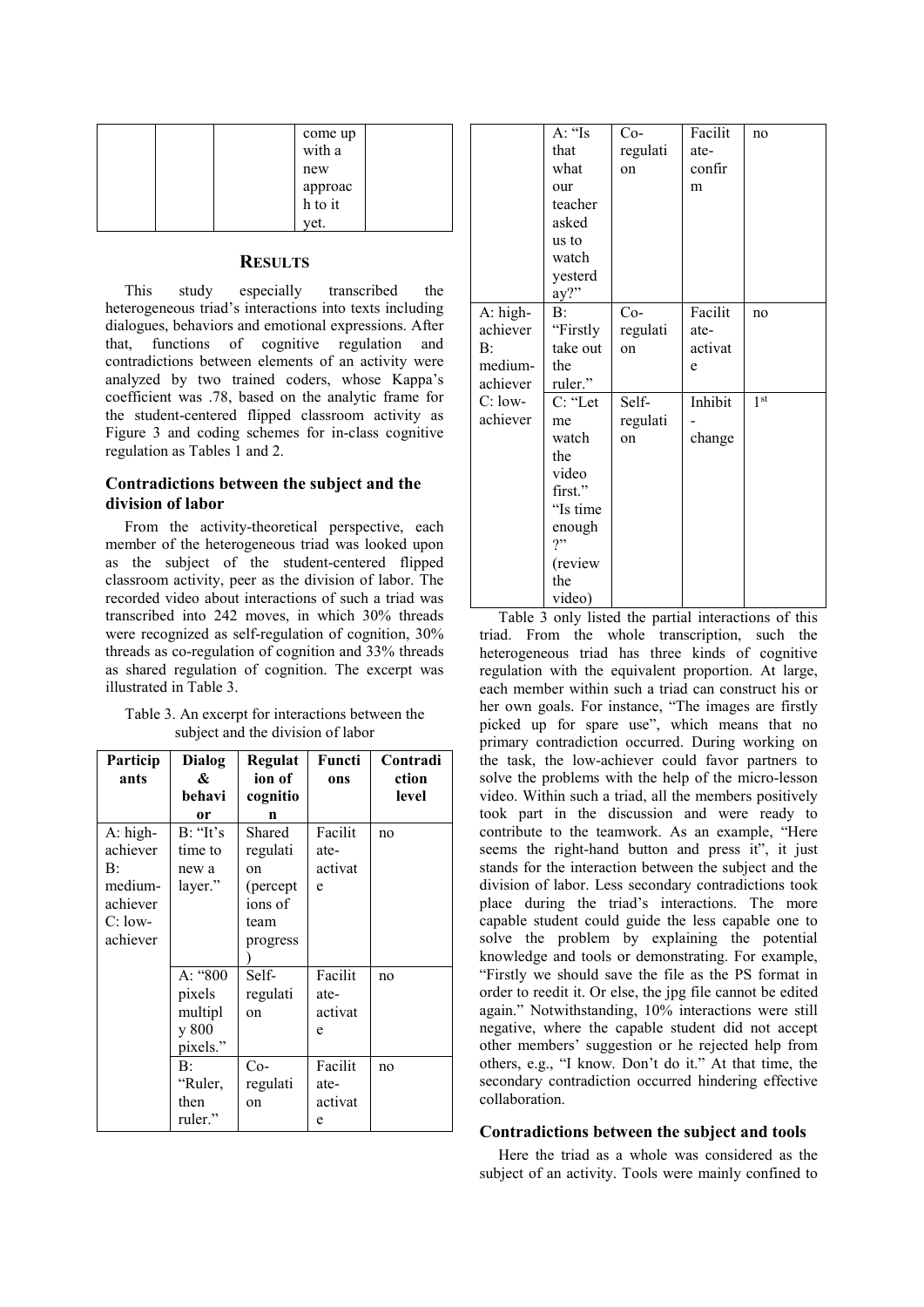PS software. Interactions between the subject and tools were encoded as an excerpt as Table 4.

Table 4. An excerpt for interactions between the subject and tools

| Parti<br>cipan | Dialog &<br>behavior | Regulati<br>on of | Functi<br>ons | Cont<br>radic   |
|----------------|----------------------|-------------------|---------------|-----------------|
| ts             |                      | cognitio          |               | tion            |
|                |                      | n                 |               | level           |
| $A$ :          | $C:$ "How to         | Self-             | inhibit-      | 2 <sup>nd</sup> |
| high-          | do reverse           | regulatio         | slow          |                 |
| achie          | operation?"          | n                 |               |                 |
| ver            | B: "Right            | Self-             | Inhibit-      | 2 <sub>nd</sub> |
| B:             | click, but           | regulatio         | slow          |                 |
| medi           | here seems           | n and co-         |               |                 |
| um-            | the tool."           | regulatio         |               |                 |
| achie          | (demonstrati         | n                 |               |                 |
| ver            | ng)                  |                   |               |                 |
| C:             | C: "Wrong!           | Self-             | inhibit-      | 2 <sub>nd</sub> |
| $low-$         | Here seems           | regulatio         | change        |                 |
| achie          | the tool for         | n and co-         |               |                 |
| ver            | selection."          | regulatio         |               |                 |
| <b>PS</b>      | (demonstrati         | n                 |               |                 |
| softw          | ng)                  |                   |               |                 |
| are            | A: "Then             | $Co-$             | Facilita      |                 |
|                | fill up."            | regulatio         | te-           |                 |
|                |                      | n                 | confirm       |                 |

From Table 4, tensions arose between the triad and PS software, i.e. secondary contradictions. Due to the PS version different from before, students could not find the tool as well as before. Whilst, the menu bar was the same as before. Some members could use the menu bar to find the tool and others could not, randomly clicking on the interface. Finally, they uncovered the tool with the help of the micro-lesson video. Take an example, "Ai, Here was the tool before, now here it isn't." It illustrated that contradictions between the subject and tools resulted from unfamiliarity with the new PS version or incompletely understanding what the micro-lesson video transferred before class.

# **Contradictions between the subject and the community**

Here the triad as a whole was seen as the subject, the teacher as one member of the community. Their interactions were encoded as Table 5.

Table 5. An excerpt for interactions between the subject and the community

| Parti<br>cipan<br>ts        | Dialog $\&$<br>behavior                                     | Regulati<br>on of<br>cognition | Functi<br>ons                   | Cont<br>radic<br>tion<br>level |
|-----------------------------|-------------------------------------------------------------|--------------------------------|---------------------------------|--------------------------------|
| A:<br>high-<br>achie<br>ver | A: "Mr., do<br>we need input<br>the title on the<br>cover?" | Shared<br>regulatio<br>n       | facilita<br>te-<br>activat<br>e |                                |

| B:     | Teacher:      | $Co-$     | Inhibit | 2 <sub>nd</sub> |
|--------|---------------|-----------|---------|-----------------|
| medi   | "That         | regulatio | -slow   |                 |
| um-    | depends on    | n         |         |                 |
| achie  | your          |           |         |                 |
| ver    | demands."     |           |         |                 |
| C:     | C: "Then we   | Shared    | Inhibit | 2 <sub>nd</sub> |
| $low-$ | don't add the | regulatio | -stop   |                 |
| achie  | title. It's   | n         |         |                 |
| ver    | over."        |           |         |                 |
| Teac   | Teacher: "If  | $Co-$     | Facilit |                 |
| her    | you feel it   | regulatio | ate-    |                 |
|        | needs the     | n         | activat |                 |
|        | title, please |           | e       |                 |
|        | add it."      |           |         |                 |

During working on the task, they consulted only one problem with their teacher. From Table 5, the problem was very simple, only for confirmation whether the title was required. The teacher only implied the answer to them, which gave rise to secondary contradictions.

## **CONCLUSIONS AND DISCUSSION**

The observed triad sometimes faced primary or secondary contradictions, when they could relieve those tensions by teacher's inspiration, partners' coregulation and self-regulation. From the AT perspective, conclusions were drawn as following:

1) Co-regulation and shared regulation assumes very important roles within the heterogeneous triad's interactions

The heterogeneous triad regulated each other's and team's cognition more smoothly, especially the lowachiever could get favors from high and medium<br>achievers, who would enhance their own achievers, who would enhance their own understanding and application of knowledge.

2) The secondary contradictions mainly occur within the heterogeneous triad's interactions

Judging from the results of interaction analysis, secondary contradictions often occur between the subject and the division of labor or tools or the community. Those contradictions can be resolved by co-regulation and shared regulation. Their and shared regulation. Their collaboration is harmonious.

In this study, only the student-centered activity was scrutinized and in the future the teacher-centered activity of preparation for the flipped learning should also be analyzed.

## **REFERENCES**

- Abdulrahman, M., & Al, Z. (2015). From passive to active: The impact of the flipped classroom through social learning platforms on higher education students' creative thinking. *British Journal of Educational Technology*, *46*(6), 1133- 1148.
- Barab, S. A., Evans, M. A., & Baek, E.-O. (2004). Activity theory as a lens for characterizing the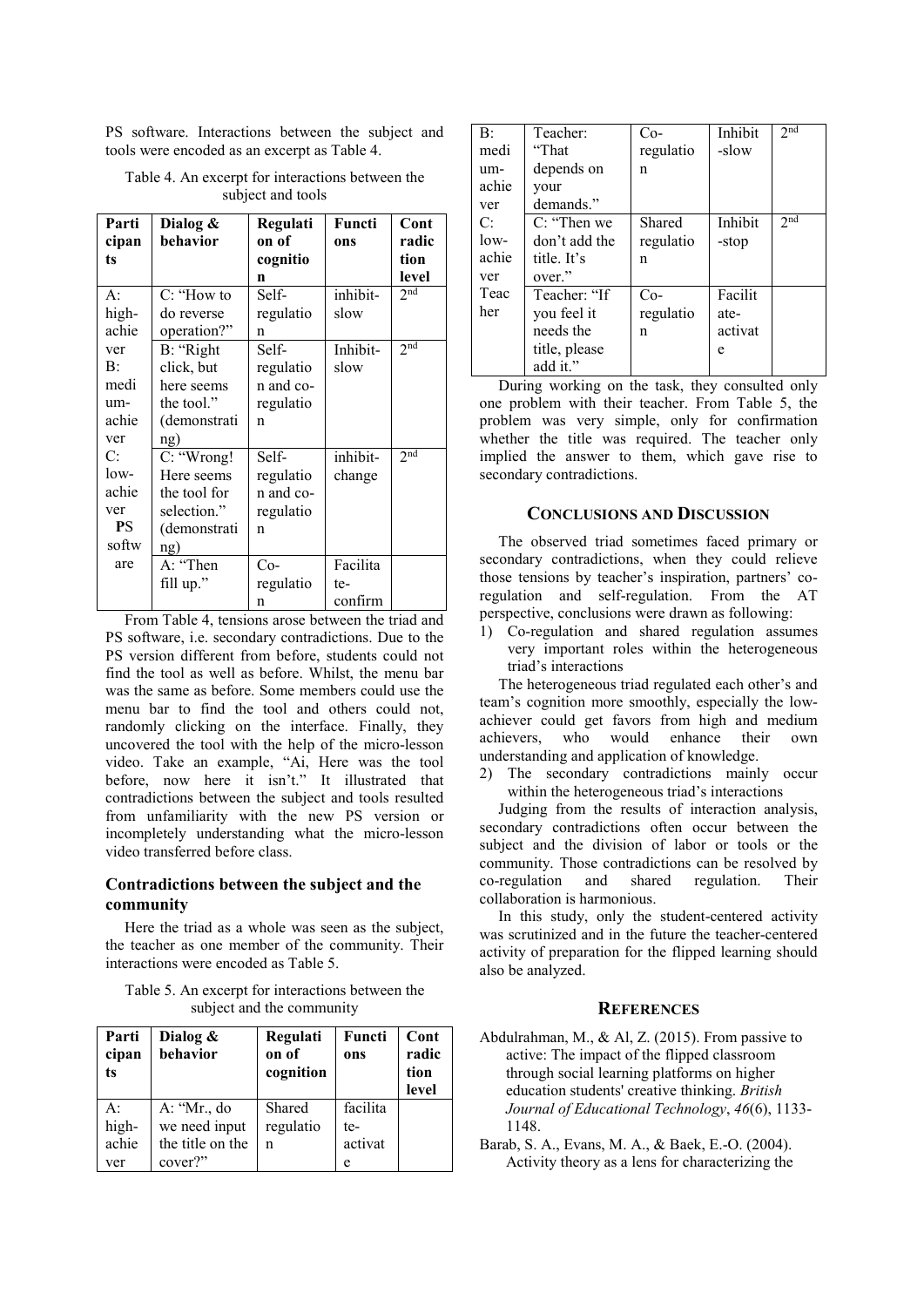participatory unit. *Handbook of Research on Educational Communications and Technology*, 199-214.

Bergmann, J., & Sams, A.(2014). *Flipped Learning: Gateway to Student Engagement*. International Society for Technology in Education, Arlington, VA.

Bergmann, J., & Sams, A. (2015). *Flipped learning for math instruction (The Flipped learning series)*. Washington, DC: International Society for Technology in Education.

Blau, I., & Shamir-Inbal, T. (2017). Re-designed flipped learning model in an academic course: The role of co-creation and co-regulation. *Computers & Education*, *115*, 69-81.

Danker, B. (2015). Using Flipped Classroom Approach to Explore Deep Learning in Large Classrooms. *The IAFOR Journal of Education*, *3*(1), 171-186.

Davies, R. S., Dean, D. L., & Ball, N. (2013). Flipping the classroom and instructional technology integration in a college-level information systems spreadsheet course. *Educational Technology Research and Development*, *61*, 563-580.

De Backer, L., Van Keer, H., & Valcke, M. (2015). Exploring evolutions in reciprocal peer tutoring groups' socially shared metacognitive regulation and identifying its metacognitive correlates. *Learning and Instruction*, *38*, 63-78.

Duschl, R. A., & Osborne, J. (2002). Supporting and promoting argumentation discourse in science education. *Studies in Science Education*, *38*(1), 39–72.

Early, M. (2016). Flipping the graduate qualitative research methods classroom: Did it lead to flipped learning?. *International Journal of Teaching and Learning in Higher Education*, *28*(1), 139-147.

Engestrӧm, Y. (1987). *Learning by expanding: An activity-theoretical approach to developmental researc*h. Helsinki, Finland: Orienta-Konultit.

Fautch, J. M.(2015).The Flipped classroom for teaching organic chemistry in small classes: Is it effective? *Chemistry Education Research and Practice*, *16*(1), 179-186.

Hayes, S., Smith, S. U., & Shea, P. (2015). Expanding learning presence to account for the direction of regulative intent: self-, co-, and shared regulation in online learning. *Online Learning*, *19*(3), 15-31.

Hung, H. T. (2015). Flipping the classroom for English language learners to foster active learning. *Computer Assisted Language Learning*, *28*(1), 81-96.

Hwang, G. –J., & Lai, C. –L. (2017). Facilitating and Bridging Out-Of-Class and In-Class Learning: An Interactive E-Book-Based Flipped Learning Approach for Math Courses. *Journal of* 

*Educational Technology & Society*, *20*(1), 184- 197.

- Iiskala, T., Vauras, M., & Lehtinen, E. (2004). Socially-shared metacognition in peer learning. *Hellenic Journal of Psychology*, *1*, 147–178.
- Iiskala,T.,Vauras,M., Lehtinen, E., & Salonen,P.(2011). Socially shared metacognition of dyads of pupils in collaborative mathematical problem-solving processes. *Learning and Instruction*, *21*,379-393.

Iiskala, T., Volet, S., Lehtinen, E., & Vauras, M. (2015). Socially Shared Metacognitive Regulation in Asynchronous CSCL in Science: Functions, Evolution and Participation. *Frontline Learning Research*, *3*(1), 78-111.

- Järvelä, S., & Hadwin, A. F. (2013). New Frontiers: Regulating Learning in CSCL. *Educational Psychologist*, *48*(1), 25-39.
- Järvelä, S., Malmberg, J., & Koivuniemi, M. (2016). Recognizing socially shared regulation by using the temporal sequences of online chat and logs in CSCL. *Learning and Instruction*, *42*, 1-11.

Jungermann, H., et al. (1981). Observation of interaction processes in practical training. J*ournal of Occupational Psychology*, *54*(4), 233-245.

Jiménez-Aleixandre, M. P., & Erduran, S. (2008). Argumentation in science education: An overview. In S. Erduran, & M. P. Jiménez-Aleixandre (Eds.), *Argumentation in Science Education: perspectives from Classroom-Based Research* (pp. 3–28).Dordrecht, Netherlands: Springer.

Kim, M. K., Kim, S. M., Khera, O., & Getman, J. (2014). The experience of three flipped classrooms in an urban university: an exploration of design principles. *The Internet and Higher Education*, *22*, 37-50.

Koszalka, T. A., & Wu, C. –P. (2004). A cultural historical activity theory (CHAT) analysis of technology integration: Case study of two teachers [OC/DL].

*https://files.eric.ed.gov/fulltext/ED485000.pdf*, 492- 502.

- Lazarou, D., Sutherland, R., & Erduran, S. (2016). Argumentation in science education as a systemic activity: An activity-theoretical perspective. *International Journal of Educational Research*, *79*, 50-166.
- Levine, J. M. (2018). Socially-shared cognition and consensus in small groups. *Current Opinion in Psychology*, *23*, 52-56.
- Malmberg, J., Järvelä, S., & Järvenoja, H. (2017). Capturing temproral and sequential patterns of self-, co-, and socially shared regulation in the context of collaborative learning. *Contemporary Educational Psychology*, *49*, 160-174.
- Manz, E. (2014). Representing student argumentation as functionally emergent from scientific activity. *Review of Educational Research*, *85*(4), 0–38.